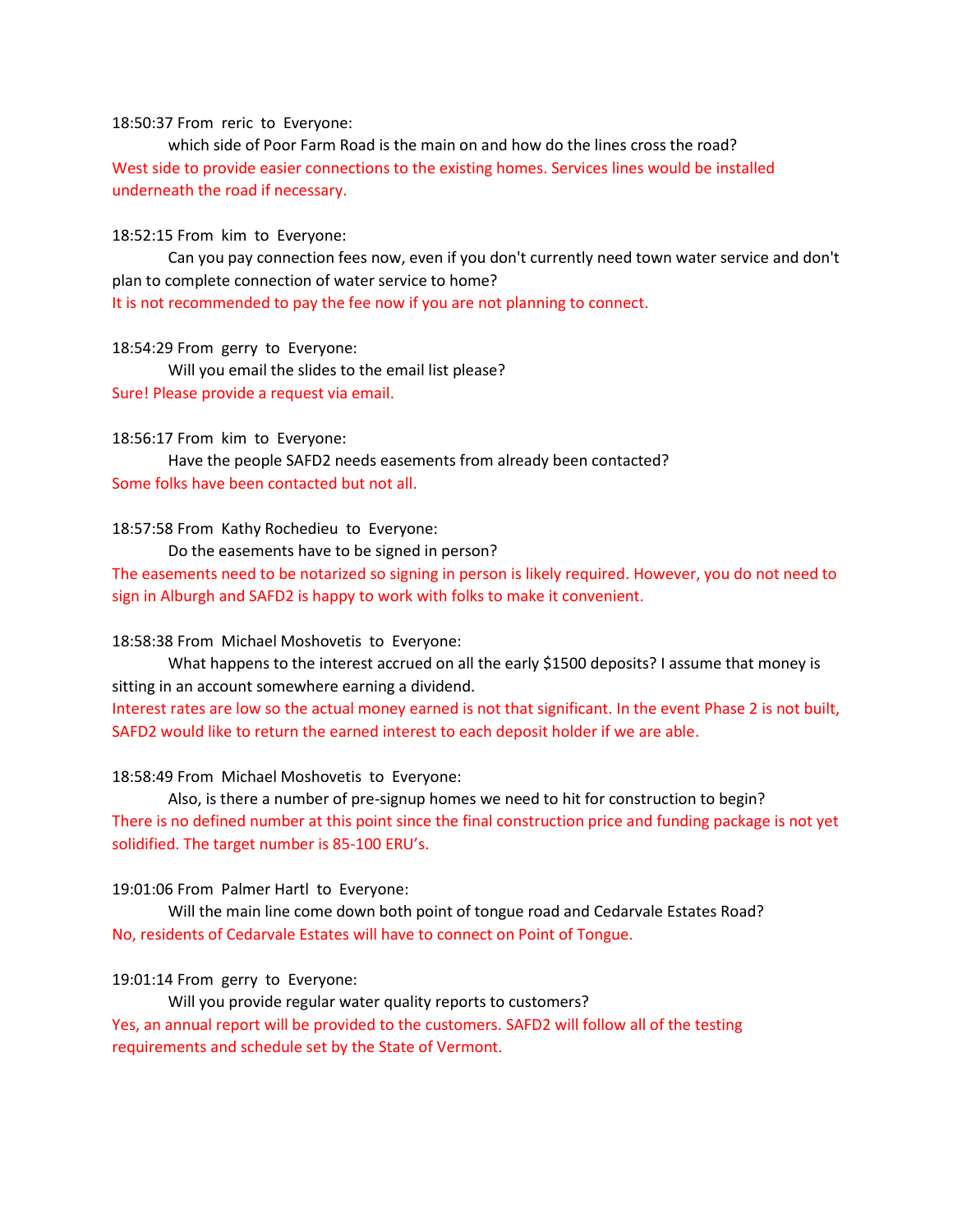## 19:02:02 From Guyer McCracken to Everyone:

Is the water plant large enough to handle the increased demand? Yes, the water treatment plant has the capacity.

## 19:05:56 From Michael Moshovetis to Everyone:

Why is phase two start goal so high (85–100?) when phase one doesn't even have that many 6 years later?!

Because Phase 2 is so much longer, it cost is much higher then Phase 1, requiring a larger number of ERU's to make it affordable.

## 19:08:04 From gerry to Everyone:

On poor farm road will the curb stop be on the west or east side of the road? The curb stop will be on the same side of the road as the residence.

## 19:08:34 From Kathy Rochedieu to Everyone:

Does the property owner pay for the "drilling under the road" piece of the hookup or is that the part of the construction?

If the property owner has committed to a water service prior to the start of construction the drilling will be done while the water main is being installed as a cost of the water main installation and not the individual property owner.

## 19:11:12 From CGS to Everyone:

On the private roads (e.g., PoT) does the fire district still maintain responsibility for the water main? Does the road (HOA) need to provide and easement? Yes, the water main will either be in the Right-Of-Way or a dedicated easement and will be the responsibility of SAFD2 to install, maintain, and repair.

# 19:13:41 From carolyarnell to Everyone:

With a dead end line on Point of Tongue, how does fresh water keep flowing? There will be flushing hydrants along the water main including at the dead ends that will be flushed periodically.

## 19:22:54 From Kathy Rochedieu to Everyone:

Does the entire system have to be complete before any property can be hooked up? Yes.

# 19:24:09 From kim to Everyone:

can you provide a rough idea of the consumer cost to complete the installation to our homes? This varies greatly and will depend on the length and complexity of the water service line path. A minimum of \$1,500 should be expected.

19:24:19 From Michael Moshovetis to Everyone: